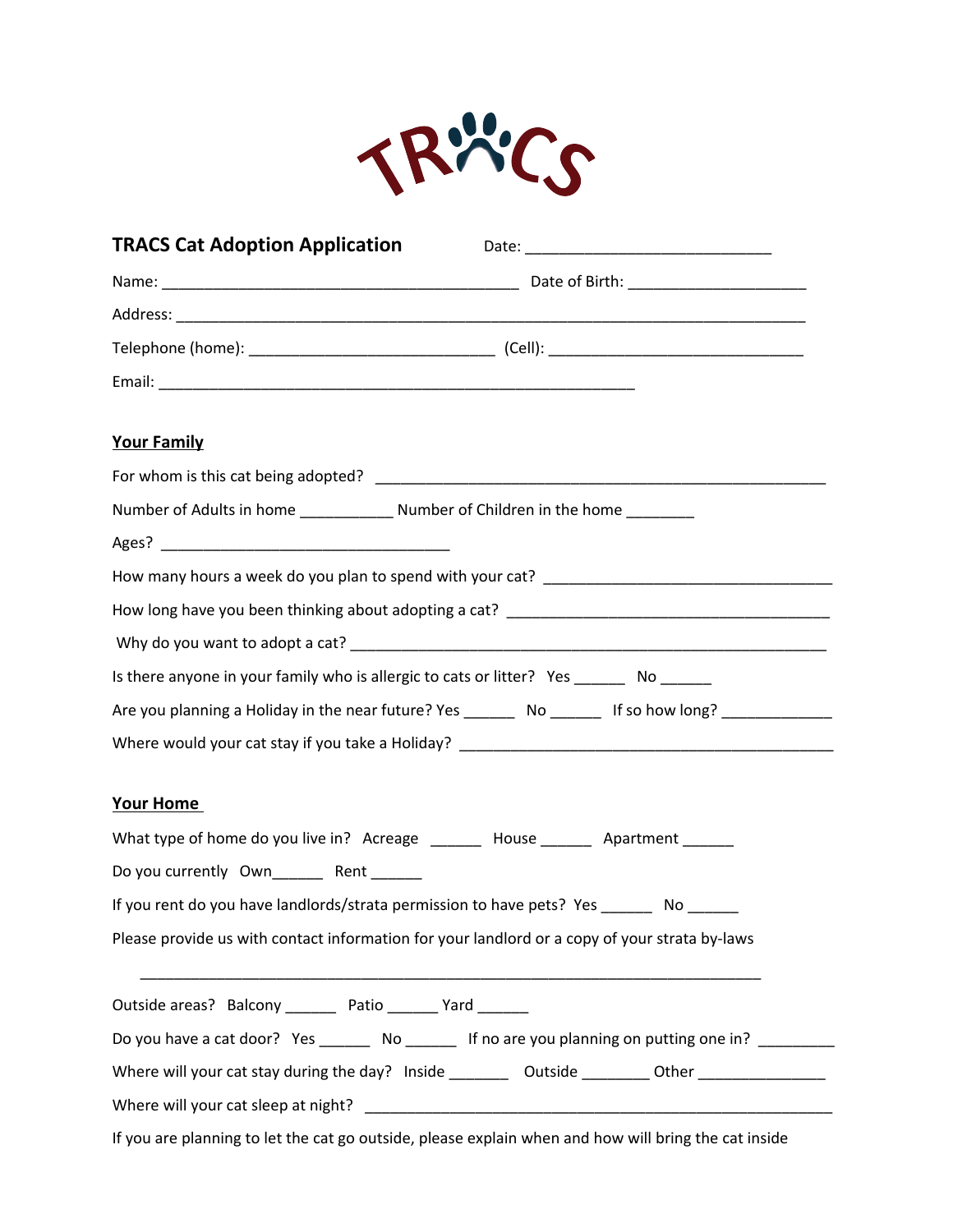| Are you planning on moving in the next 6 months to a year? Yes<br>N0 |  |
|----------------------------------------------------------------------|--|
| If you have to move what will you do with the cat?                   |  |
|                                                                      |  |

\_\_\_\_\_\_\_\_\_\_\_\_\_\_\_\_\_\_\_\_\_\_\_\_\_\_\_\_\_\_\_\_\_\_\_\_\_\_\_\_\_\_\_\_\_\_\_\_\_\_\_\_\_\_\_\_\_\_\_\_\_\_\_\_\_\_\_\_\_\_\_\_\_\_\_\_\_\_\_\_\_\_\_\_\_

\_\_\_\_\_\_\_\_\_\_\_\_\_\_\_\_\_\_\_\_\_\_\_\_\_\_\_\_\_\_\_\_\_\_\_\_\_\_\_\_\_\_\_\_\_\_\_\_\_\_\_\_\_\_\_\_\_\_\_\_\_\_\_\_\_\_\_\_\_\_\_\_\_\_\_\_\_\_\_\_\_\_\_\_\_

## **General information**

| Will your cat be Indoor only ________ Outdoor Only _______ Indoor/Outdoor ______                    |  |
|-----------------------------------------------------------------------------------------------------|--|
|                                                                                                     |  |
| Have you/they had cats before? Yes _________ No _______                                             |  |
|                                                                                                     |  |
| Will you have the cat declawed? Yes _______ No _______ If so, please explain why __________________ |  |
|                                                                                                     |  |
|                                                                                                     |  |
|                                                                                                     |  |
|                                                                                                     |  |
|                                                                                                     |  |
| What animals have you owned in the past and what happened to them?                                  |  |
| What happened to them<br>Breed<br>Name                                                              |  |
|                                                                                                     |  |
|                                                                                                     |  |
|                                                                                                     |  |
|                                                                                                     |  |
|                                                                                                     |  |
|                                                                                                     |  |
| Have you ever surrendered a pet to a rescue group or animal shelter? Yes No                         |  |
| If yes please explain                                                                               |  |

\_\_\_\_\_\_\_\_\_\_\_\_\_\_\_\_\_\_\_\_\_\_\_\_\_\_\_\_\_\_\_\_\_\_\_\_\_\_\_\_\_\_\_\_\_\_\_\_\_\_\_\_\_\_\_\_\_\_\_\_\_\_\_\_\_\_\_\_\_\_\_\_\_\_\_\_\_\_\_\_\_\_\_\_\_

\_\_\_\_\_\_\_\_\_\_\_\_\_\_\_\_\_\_\_\_\_\_\_\_\_\_\_\_\_\_\_\_\_\_\_\_\_\_\_\_\_\_\_\_\_\_\_\_\_\_\_\_\_\_\_\_\_\_\_\_\_\_\_\_\_\_\_\_\_\_\_\_\_\_\_\_\_\_\_\_\_\_\_\_

If you are unable to continue to provide care for this cat what will you do? \_\_\_\_\_\_\_\_\_\_\_\_\_\_\_\_\_\_\_\_\_\_\_\_\_\_\_\_\_\_\_\_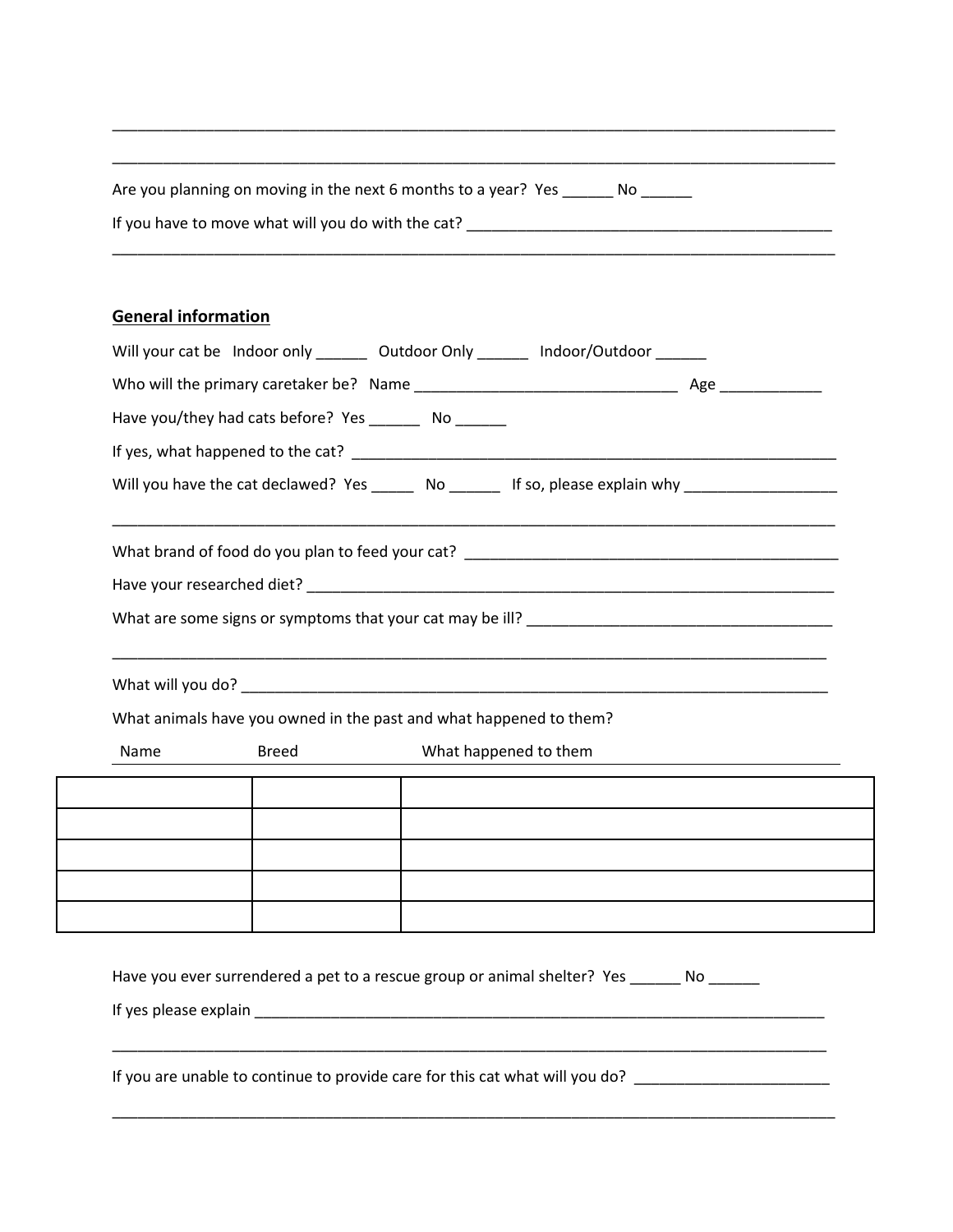| Under what circumstances would you return your cat? Moving _______ Too costly ______                                                                                                                                          |                        |
|-------------------------------------------------------------------------------------------------------------------------------------------------------------------------------------------------------------------------------|------------------------|
| New Baby ______ Not enough time ______ Behavior problems ______ Medical Reasons ______                                                                                                                                        |                        |
| Other ____________________                                                                                                                                                                                                    |                        |
| Are you willing to work on problems such as socialization, Litter box training, Scratching furniture,                                                                                                                         |                        |
| If your cat had problems using the litter box, how would you handle it? ____________________________                                                                                                                          |                        |
|                                                                                                                                                                                                                               |                        |
| Are you willing to allow a volunteer to do a home visit prior to adoption finalization as well as<br>various visits during the first year? Yes _______ No ______                                                              |                        |
| Describe the qualities you want in a cat (i.e. independent, quiet, calm, enjoy being held, friendly etc)                                                                                                                      |                        |
| <b>Veterinary Care/Budget</b>                                                                                                                                                                                                 |                        |
| What do you expect to spend on your cat per year?                                                                                                                                                                             |                        |
| \$ __________ Veterinary Care/Medications                                                                                                                                                                                     | $\frac{1}{2}$ Litter   |
| $\frac{1}{2}$ Food                                                                                                                                                                                                            | $\frac{1}{2}$ Boarding |
| $\sin 5$ Toys                                                                                                                                                                                                                 |                        |
| May we contact your vet for a reference? Yes _________ No _______                                                                                                                                                             |                        |
| What is the name of your Veterinarian and Clinic? Department of the control of the state of the state of the state of the state of the state of the state of the state of the state of the state of the state of the state of |                        |

## **Your Pets**

|                               | Are there any other cats in your household? ______ Yes ______ No |     |     |               |           |  |  |  |  |
|-------------------------------|------------------------------------------------------------------|-----|-----|---------------|-----------|--|--|--|--|
| How are they with other cats? |                                                                  |     |     |               |           |  |  |  |  |
| Name                          | <b>Breed</b>                                                     | Age | Sex | Fixed $(y/n)$ | How long? |  |  |  |  |
|                               |                                                                  |     |     |               |           |  |  |  |  |
|                               |                                                                  |     |     |               |           |  |  |  |  |
|                               |                                                                  |     |     |               |           |  |  |  |  |
|                               |                                                                  |     |     |               |           |  |  |  |  |
|                               |                                                                  |     |     |               |           |  |  |  |  |